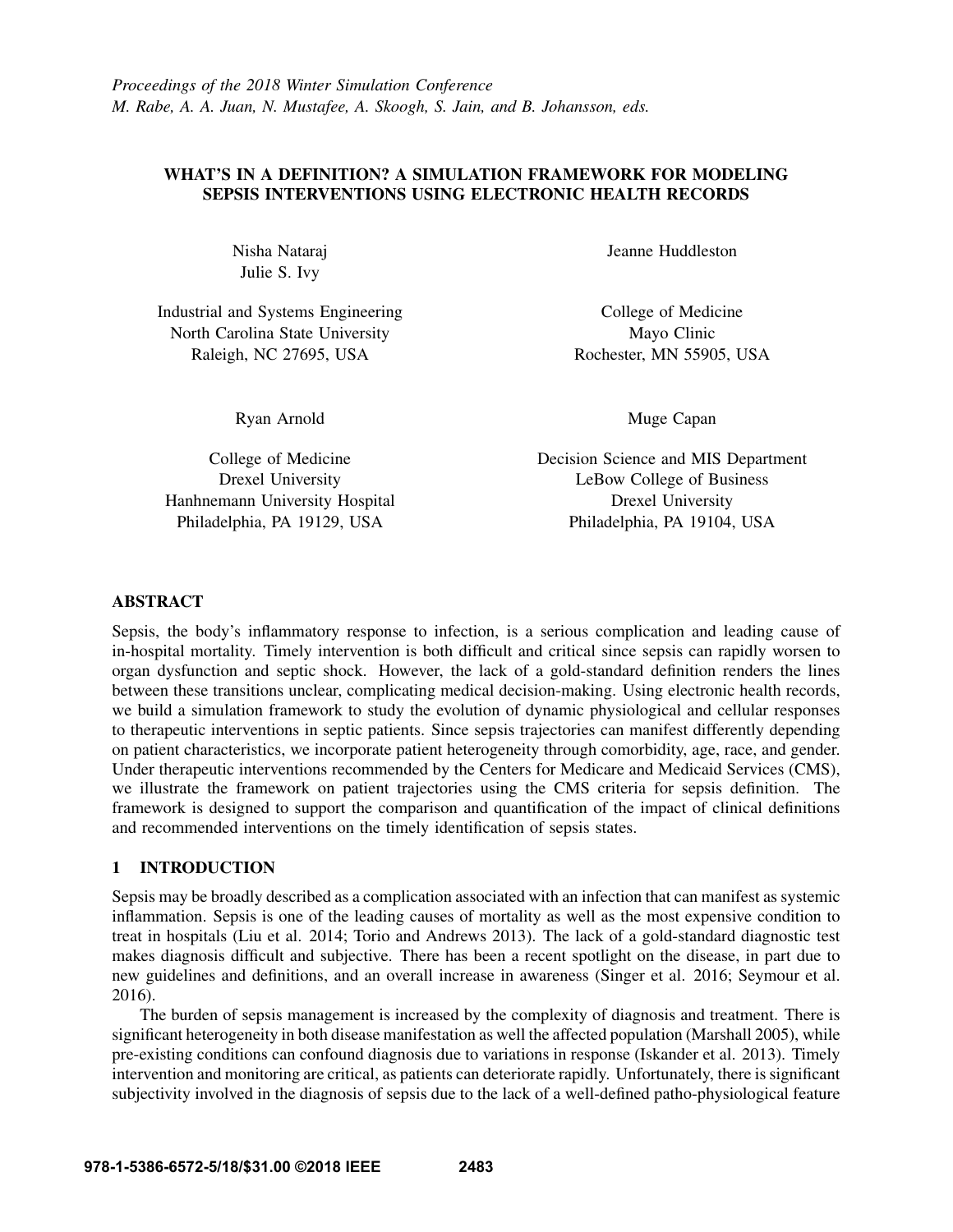associated with sepsis and, subsequently, tests with adequate sensitivity and specificity (Rhee et al. 2014). This results in poor diagnostic accuracy, with many true sepsis cases being missed. The lack of a specific anti-sepsis treatment means that therapeutic and source-control interventions are the only options physicians have (Cohen et al. 2015).

# 1.1 Defining Patient Trajectories

Patient deteriorations vary without clear transitions from one health state to the next. Traditionally, sepsis, is defined as the presence of two or more Systemic Inflammatory Response Syndrome (SIRS) criteria, including changes in heart rate, respiratory rate, temperature and white blood cell count, along with suspected infection. Sepsis is thought to progress to severe sepsis (sepsis plus acute organ dysfunction) and then septic shock (severe sepsis plus hypotension that cannot be reversed with fluid administration) (Levy et al. 2003). However, the SIRS criteria are far too broad and not specific enough to distinguish between individuals with sepsis or another cause of clinical deterioration (e.g., myocardial infarction, hemorrhage, etc.) (Vincent et al. 2013; Kaukonen et al. 2015). The nonspecific transitions along the clinical trajectory, combined with the fact that the identification depends heavily on frequency of monitoring, further complicate clinical decision-making. Consequently, a significant focus of the international community has been on addressing the challenge of defining sepsis (Czura 2011; Vincent et al. 2013; Singer et al. 2016).

The subjective nature of disease diagnosis has led to difficulties in identifying a cohort of sepsis patients using structured, retrospective Electronic Health Record (EHR) data. Identifying individuals with sepsis using the International Classification of Diseases (ICD) diagnoses codes is an option that is often widely used (Yang et al. 2010; Esper et al. 2006; Beck et al. 2016), despite these diagnoses codes being primarily designed for reimbursement purposes and the potential suboptimal quality of the codes in identifying true sepsis cases. This is in part because ICD codes are easy to access. More importantly in our context however, the rigor involved with the process of coding ICD sepsis ensures that all patients with a diagnosis of sepsis can be reliably assumed to have had the condition. Patients identified through these codes are often considered the next best alternative to the gold standard of chart review for a correct identification of sepsis (Jolley et al. 2015).

The Centers for Medicare and Medicaid Services (CMS) defines sepsis as the presence of two or more SIRS criteria, as shown in Figure 1. The CMS definition of severe sepsis requires the prior presence of sepsis, in addition to one or more signs of organ dysfunction. Finally, septic shock is defined by severe sepsis in addition to hypo-perfusion despite adequate fluid resuscitation or high lactate levels. Based on these definitions, CMS also provides the SEP-1 guidelines for interventions (Faust and Weingart 2017). The timesensitive therapeutic recommendations that determine compliance include (i) administration of antibiotics within 3 hours of presentation of severe sepsis as defined above, (ii) administration of adequate fluids within 3 hours of presentation of septic shock, (iii) administration of vasopressors within 6 hours of presentation of septic shock, if hypotension persists after fluid resuscitation. No therapeutic recommendations exist for the sepsis state under the SEP-1 therapeutic guidelines.

### 1.2 Research Objectives

While some recent models study sepsis progression in patients using EHR data (Beck et al. 2016; Amland and Hahn-Cover 2016), to the best of our knowledge, there are no models at present that determine the change in vitals (i.e., physiological responses) and labs (i.e., cellular responses) in patients with sepsis over time. Amland and Hahn-Cover (2016) used a cloud based clinical decision support system to study the timing of alerts compared with the timing of interventions in patients with sepsis, defined using the American College of Chest Physicians/Society of Critical Care Medicine Consensus Conference definition (Levy et al. 2003). The authors used a retrospective multi-center cohort study to help assess the performance of the system, and found that it was helpful in identifying patients that physicians did not expect to show signs of SIRS. Beck et al. (2016) used ICD 10 diagnoses of sepsis from Danish electronic health records (EHR)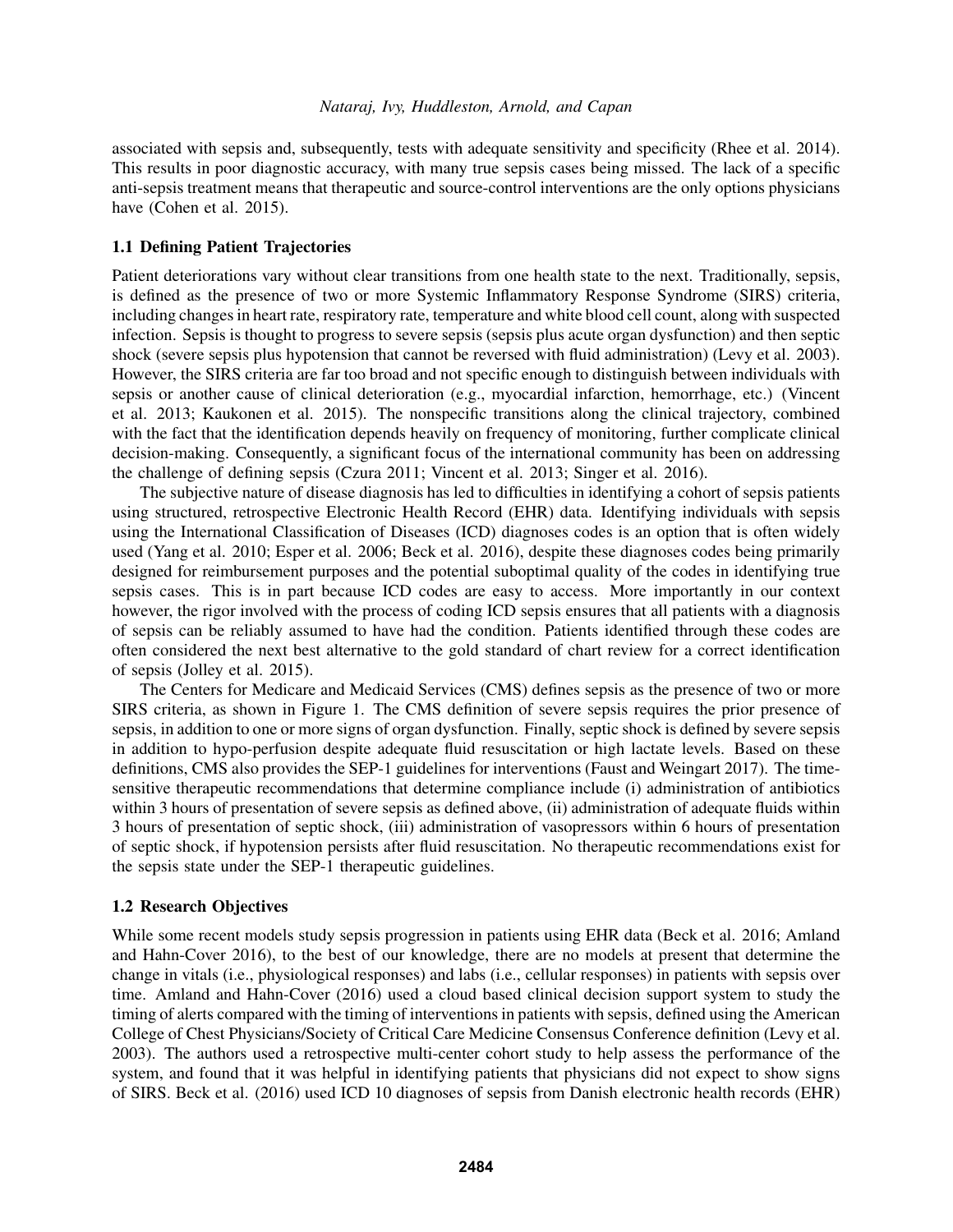| <b>STATE</b>                   | <b>CRITERIA</b>                                                                                                                                                                                                                                                                                                                                                                                                                                                                                                                  |  |  |  |  |
|--------------------------------|----------------------------------------------------------------------------------------------------------------------------------------------------------------------------------------------------------------------------------------------------------------------------------------------------------------------------------------------------------------------------------------------------------------------------------------------------------------------------------------------------------------------------------|--|--|--|--|
| <b>SEPSIS</b>                  | <b>Suspected infection</b> and <b>at least</b> 2 SIRS criteria:<br>• Temperature $\geq 38.3^{\circ}$ C (101 $^{\circ}$ F) <i>or</i> Temperature < 36 $^{\circ}$ C (96.8 $^{\circ}$ F)<br>$\cdot$ Heart Rate $\geq 90$ bpm<br>• Respiratory Rate $\geq 20$ breaths/min<br>• White blood cell count (WBC) > 12,000 cells/µL or WBC < 4,000 cells/µL<br>• Bandemia of white blood cells > 10%                                                                                                                                       |  |  |  |  |
| <b>SEVERE</b><br><b>SEPSIS</b> | <b>Sepsis plus</b> any organ dysfunction (OD) or lactate $> 2$ mmol/L. Any evidence of OD:<br>• Systolic blood pressure (SBP) < 90 mmHg<br>$\cdot$ Bilirubin > 2 mg/dL<br>• Mean arterial pressure (MAP) < 70 mmHg<br>$\cdot$ Platelets < 100,000 cells/ $\mu$ L<br>• Altered Mental Status<br>• Decrease in SBP > 40 mmHg from baseline<br>$\cdot$ Creatinine > 2.0 mg/dL<br>$\cdot$ Lactate > 2.0 mmol/L<br>• International Normalized Ratio >1.5 or<br>• Urine output < 0.5 mL/kg/hr for >2 hrs*<br>Clotting Time $< 60$ sec* |  |  |  |  |
| <b>SEPTIC</b><br><b>SHOCK</b>  | <b>Severe sepsis plus</b> hypoperfusion despite adequate fluids or lactate > 4. <b>Hypoperfusion:</b><br>• (SBP < 90 mmHg, or MAP < 65 mmHg, or SBP $\geq$ 40 mmHg below baseline) and Fluids                                                                                                                                                                                                                                                                                                                                    |  |  |  |  |

Time windows: Vitals & fluids valid for 8-hours, labs for 24-hours; \* Data unavailable in EHR data used

Figure 1: CMS definition of states along the sepsis trajectory. Suspected infection is undefined. Darker shades for states are indicative of a worsening health state.

to quantify mortality risk in multi-morbid patients with sepsis based on their previous-disease-diagnoses trajectories. However, in both cases, the entirety of the patient trajectories came directly from the EHR data.

We present a comprehensive framework for a Discrete-Event Simulation (DES) model at a patient level to understand the impact of definition and associated treatment guidelines on sepsis trajectories. The framework consists of a cluster analysis component to identify important comorbidities in septic patients, a distribution fitting component to understand how dynamic clinical attributes change after an intervention, and a DES component that simulates the impact of interventions on patient trajectories sampled from EHR data. Using EHR data, this research aims to understand and quantify the impact of definitions and recommended guidelines on the timely identification of sepsis states. We attempt to address the significant heterogeneity in the population by studying sub-populations based on gender, race, age, and type of comorbidity. We use the framework to help answer the following research questions under a specified treatment guideline: (i) How do dynamic physiological and cellular attributes evolve over time after a therapeutic intervention, given static patient attributes such as age, gender, race, and the types of comorbidities that are present? (ii) What impact does this evolution of attributes have on a patient's subsequent health state?

We illustrate the framework using the CMS guidelines for therapeutic interventions utilizing the CMS definitions of sepsis. We limit our study to therapeutic interventions (i.e., anti-infectives and fluids) that are designed to improve patients' physiological and cellular conditions. However, we note that the framework can be extended to study the observational interventions (e.g., shift to ICU) and diagnostic interventions (e.g., culture orders and lab measurements) on a patient's trajectory if the features affected by these interventions are known and specified.

The remainder of this paper is structured as follows – we first introduce the features of the EHR used, followed by an overview of the simulation framework including the patient cohort. We then present results pertaining to the impact of the simulated interventions. Finally, we discuss the implications of our findings and scope for future work.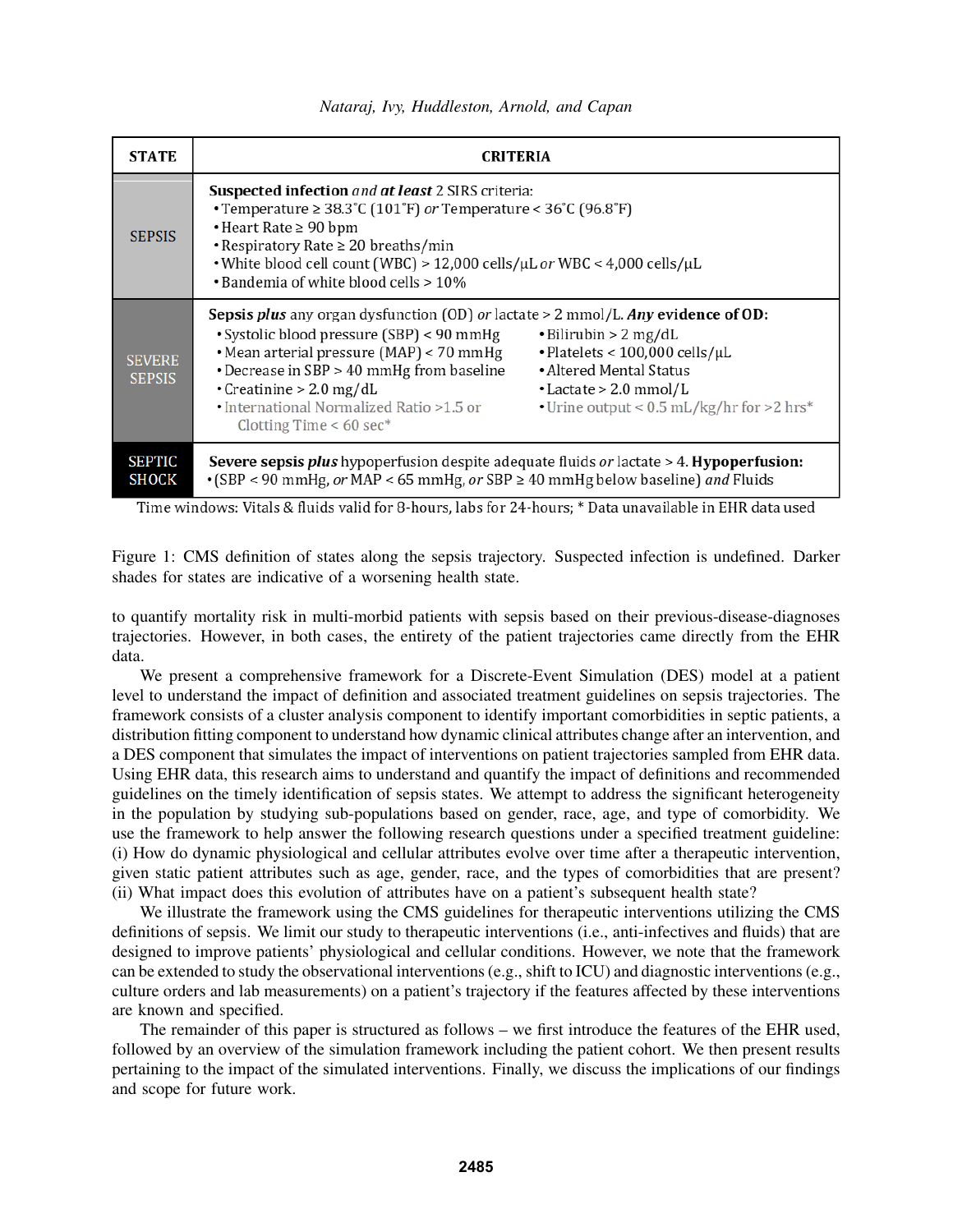### 2 SIMULATION FRAMEWORK

A DES framework was developed to study the evolution of and the impact of clinical definitions on sepsis patient trajectories. This framework may be used under different clinical definitions of sepsis to compare hospital policies and therapeutic recommendations for sepsis in patients given their comorbidities. DES is advantageous in this setting since it provides the flexibility to model complex interactions between model elements such as dynamic clinical attributes, disease progression, and stochastic treatment impact, as well as incorporate patient heterogeneity. Since this framework does not incorporate the dynamics of infection spread, but rather focuses on the trajectory of sepsis within individuals who have already acquired an infection, DES is selected to allow us to focus on a patient's trajectory at discrete points in time as per the EHR data. Finally, a simulation framework will also allow us to easily layer additional complexities in the future, such as patient movements across healthcare delivery locations.

Figure 2 presents an overview of the comprehensive simulation framework used to personalize interventions in septic patients with comorbidity. Inputs to the framework consist of (i) a dataset of patients with infection, derived from EHR data, (ii) definitions for sepsis identification, and (iii) guidelines for interventions. The EHR dataset is central to the framework and can be used to identify which comorbidities are most related within gender, race, and age subpopulations via variable cluster analysis. Simulated patients at the visit-level are obtained directly from the EHR data by sampling patients and their static and dynamic clinical, demographic, and comorbidity-related attributes in their entirety. The EHR data is also used to obtain percent changes in vitals and labs after an intervention, based on their demographic and comorbidity-related features, that can be fit to distributions. The simulated patients, comorbidity clusters and fitted distributions then become inputs to the simulation model. Using dynamic clinical attributes obtained from the EHR datasets, the simulation model (i) tracks the trajectory of patients over time, as categorized into states by any definition specified; (ii) simulates the impact of an intervention (determined by the specified guidelines) on vitals and labs by generating a random number from the fitted distributions; and (iii) determines the new post-intervention state using the specified definitions. This allows us to study outcomes related to state change in patients at an episode-level. We define an episode to represent a portion of a patient's visit defined by hospital location, within a single hospital unit such as ED or ICU. A patient's visit may be comprised of multiple episodes. We distinguish episodes from one another in order to address the challenge of reduced visibility to the ICU vitals in our EHR data. We note however, that this framework can be used at the visit-level as well.

We illustrate the use of this framework by employing the CMS definition to identify sepsis and the CMS SEP-1 therapeutic guidelines (Faust and Weingart 2017) to determine the state at which to intervene. We do not take into account the other recommendations by CMS that cover examination and diagnostic interventions.

### 2.1 Data

We use retrospective, de-identified Electronic Health Records (EHR) data from Christiana Care Health System in Newark, Delaware. Christiana Care Health System, headquartered in Wilmington, Delaware is a health care provider with 1,100 in-hospital patient beds and over 53,000 hospital admissions annually. The data consists of 119,968 adult inpatients over 210,289 visits between July 1, 2013 and December 31, 2015. The data includes all inpatient visits for individuals over the age of 18 at the time of admission. Visits without subsequent hospitalizations (outpatient visits) are excluded. The data consists of demographic, diagnosis- and visit-event-related attributes. Patient demographics include gender, age, race, and ethnicity. Diagnosis-level information comprises admitting, primary, and up-to -sixty secondary diagnoses codes, as well as certain history flags. Visit events consist of any time-stamped change in vitals recorded, administered therapies and interventions, lab results, assessment scores, change in hospital unit, discharge disposition, etc., that can occur during a patient's visit. In this study, we exclude 40,874 visits with unknown gender, surgical visits, and visits with diagnoses coded with the ICD 10 classification system (implemented in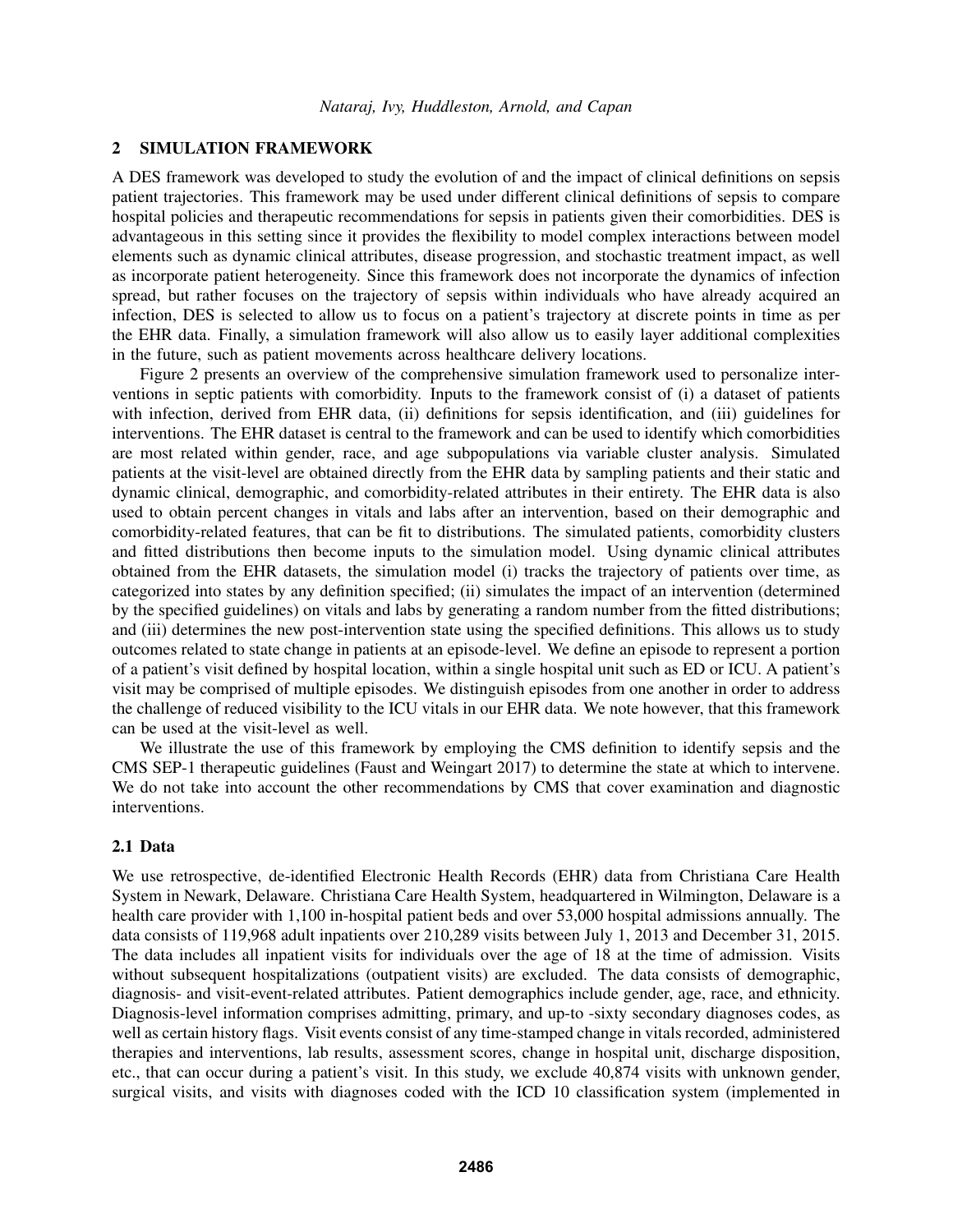



Figure 2: Overview of comprehensive DES framework modeling the impact of definition and sepsis interventional guidelines on patient trajectories. Gray boxes represent inputs to the framework, blue boxes are model components, and the yellow box is the simulation component (detailed further in Figure 3).

October 2015). We exclude the ICD 10 coded visits because of possible discrepancies that may have arisen in coding during the initial transition period. These are of particular concern since the ICD 10 system categorizes sepsis differently than the ICD 9 system. Of the remaining visits, we restricted our attention to visits with any ICD 9 code associated with sepsis (present anywhere in their records), resulting in a final sample size of 6,137 unique visits during the study period.

### 2.2 Cohort Definition

In order to avoid the drawbacks of using either the ICD 9 diagnoses or clinical definitions of sepsis alone, we initially selected our cohort using ICD 9 diagnoses for sepsis to ensure that everyone in our population had some form of confirmed sepsis at some point during their stay. We define individuals in the retrospectively collected EHR dataset as having sepsis based on ICD 9 codes in any of their admitting, primary or up to sixty secondary diagnoses. The ICD 9 codes pertaining to sepsis and its various stages are one or more of the following - septicemia (038), sepsis without acute organ dysfunction (995.91), puerperal sepsis (670.2), severe sepsis with organ dysfunction (995.92), and septic shock (785.52).

To study the actual evolution of confirmed sepsis in patients, we used the CMS definition of sepsis for state identification. However, the flexibility of the framework allows for the cohort to be defined in other ways (such as individuals with infection or other clinical sepsis definitions) depending on the trajectories of interest. We note that patients without suspected infection (i.e., any administration of anti-infectives or positive Polymerase-Chain-Reaction culture) and patients who had surgery were excluded from our study population. Surgical patients were excluded from our study because sepsis is thought to manifest and progress differently in this population, who are at a greater risk for infection post-surgery (Moore and Moore 2012).

# 2.3 Variable Cluster Analysis

Comorbidities can complicate the trajectory of sepsis and increase the risk of poorer outcomes and hospital resource use (Yang et al. 2010; Oltean et al. 2012). Beck et al. (2016) found that the risk of mortality significantly increased when diabetes, anemia and alcohol abuse were part of the temporal trajectories of multimorbidity in sepsis. Esper et al. (2006) found gender and racial disparities of comorbidities in septic populations – sepsis was more prevalent in male and black patients. The most common comorbidities in white patients were Coronary Obstructive Pulmonary Disease (COPD) and cancer, while black patients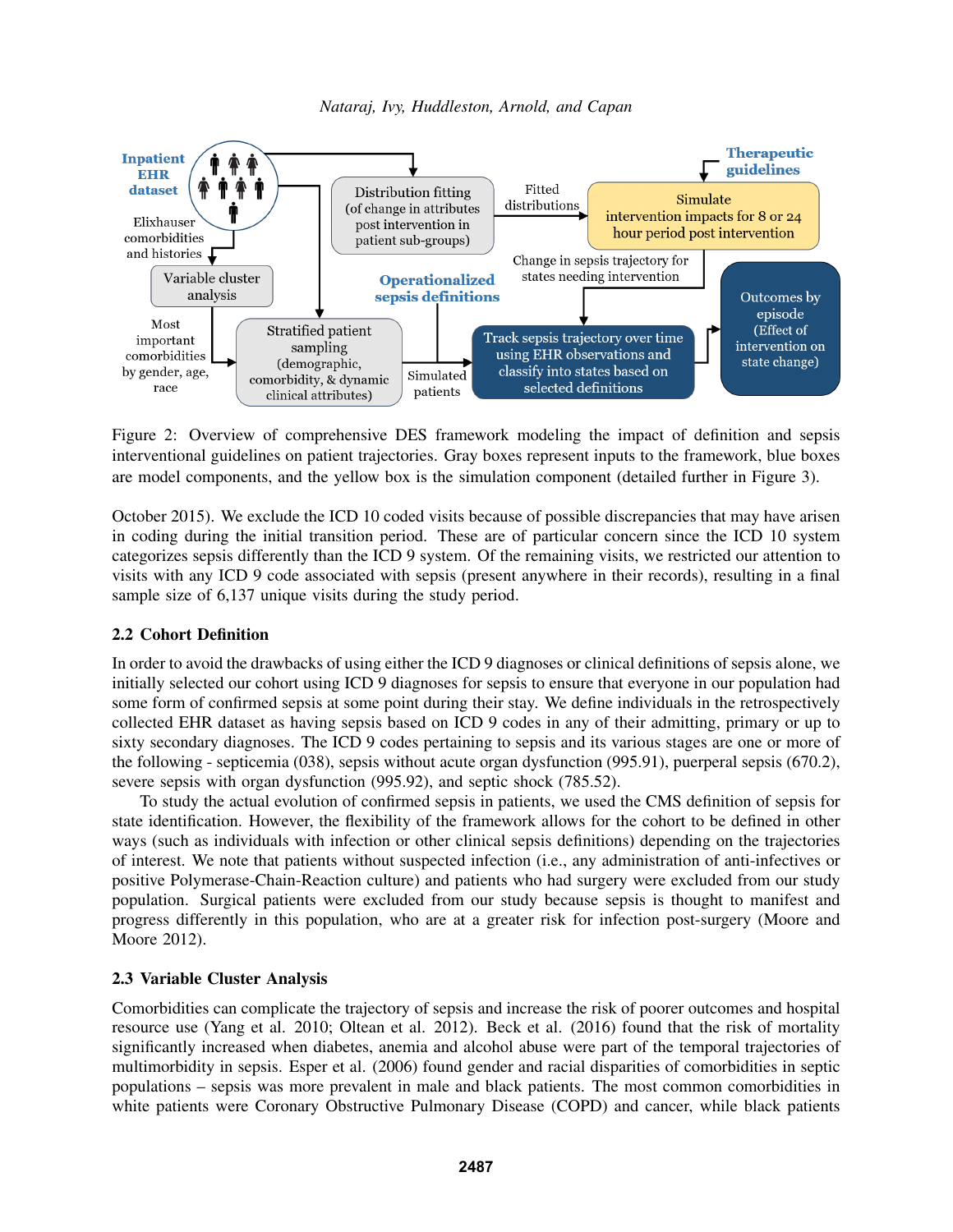were often found to have renal failure, diabetes, HIV and alcohol abuse. This suggests that quantification of the impact of comorbidities on sepsis trajectories can possibly assist in personalized treatment.

We use hierarchical variable cluster analysis models to characterize pre-existing conditions and understand which conditions are most similar in patients with sepsis. Hierarchical clustering produces nested clusters represented in the form of a dendrogram (i.e., tree), allowing us to "prune" the tree at different levels to obtain clusters that are most relevant in a given setting.

An individual may have a history of an Elixhauser condition (1998) from a previous visit, or a comorbidity present on their current visit diagnosis (indicating that they currently have the condition, even if it was not diagnosed during the visit), both or neither. ICD 9 diagnosis codes were used to identify the presence of any of the Elixhauser comorbidities. Corresponding histories were directly available in the dataset for patients with a previous visit. To determine the distance between two clusters, we used the S2 asymmetrical coefficient (Gower and Legendre 1986). The S2 coefficient is defined as,  $a/(a+b+c+d)$ , where, the number of data points with, (1) both conditions 1 and 2 is *a*, (2) condition 1 absent and condition 2 present is *b*, (3) condition 1 present and condition 2 absent is *c*, and (4) neither condition1 nor 2 is *d*. In our context, given the heterogeneity of the population, the simultaneous presence of two conditions is more informative than the simultaneous absence. To address the significant heterogeneity in comorbidity in individuals with sepsis (Esper et al. 2006), we further split the population into subpopulations determined by gender, race, and age.

Hierarchical variable cluster analysis was conducted on the Elixhauser comorbidities and histories in ICD-9-coded sepsis patients, corresponding to 6,207 visits (after excluding non-White/non-Black races, and those who had missing values in any clustering field), in R. Visits were grouped by gender (Male, Female), race (White, Black/African-American), and age  $(< 60, \ge 60)$ . Clustering suggested that comorbidities and histories of hypertension, anemia, and electrolyte and fluid disorders were most frequently seen in patients diagnosed with ICD 9 sepsis. Further, the clusters also revealed that histories of a condition and present comorbidity behaved similarly. Therefore, we created a binary variable (*comorbidity flag*) to represent the presence of current or history of hypertension, anemia, or fluid and electrolyte disorders, and, thereby, take into account the impact that major comorbidities have on the change in vitals and labs after an intervention.

#### 2.4 Simulating Interventions

To simulate interventions, we must be able to capture the impact of therapeutic interventions such as anti-infectives and fluids on the vitals and labs in individuals with sepsis. In the absence of any models suggesting what these impacts may be in individuals with sepsis, we fit distributions to the percent change in specific labs or vitals after an intervention of a given type. The interventions considered include antiinfectives (defined as the administration of any dose of antibiotics, antivirals, or antifungals) and fluids (any dose). Since interventions likely impact different patient subpopulations very differently, we categorized the isolated population of ICD 9 diagnosed sepsis into gender, race, age, and comorbidity subpopulations. In order to focus on the most important comorbidities in the sepsis population, we used the comorbidity flag derived from the cluster analysis.

To accurately capture the impact of interventions, we created look-back 'time windows' to establish the worst value of the vital or lab in question prior to the administration of a given intervention. Similarly, look-forward time windows were used to determine the average value of the vital or lab after an intervention. As with the sepsis state definitions, based on clinical opinion, the look-back and look-forward time windows for vitals were considered to be 8 hours (since they are more frequently measured) versus 24 hours for labs. Each time an intervention under consideration was administered to patients within a subpopulation, a percentage change in the value of the attribute post-intervention was recorded. This allowed us to estimate the impact of an intervention on a patient's clinical attributes within each subpopulation.

A given intervention is assumed to only directly impact certain vitals and labs in patients. The clinical attributes impacted by each intervention are listed in Table 1. We do not include vasopressors in our illustration due to concerns regarding vasopressors serving both an intervention as well as a state definition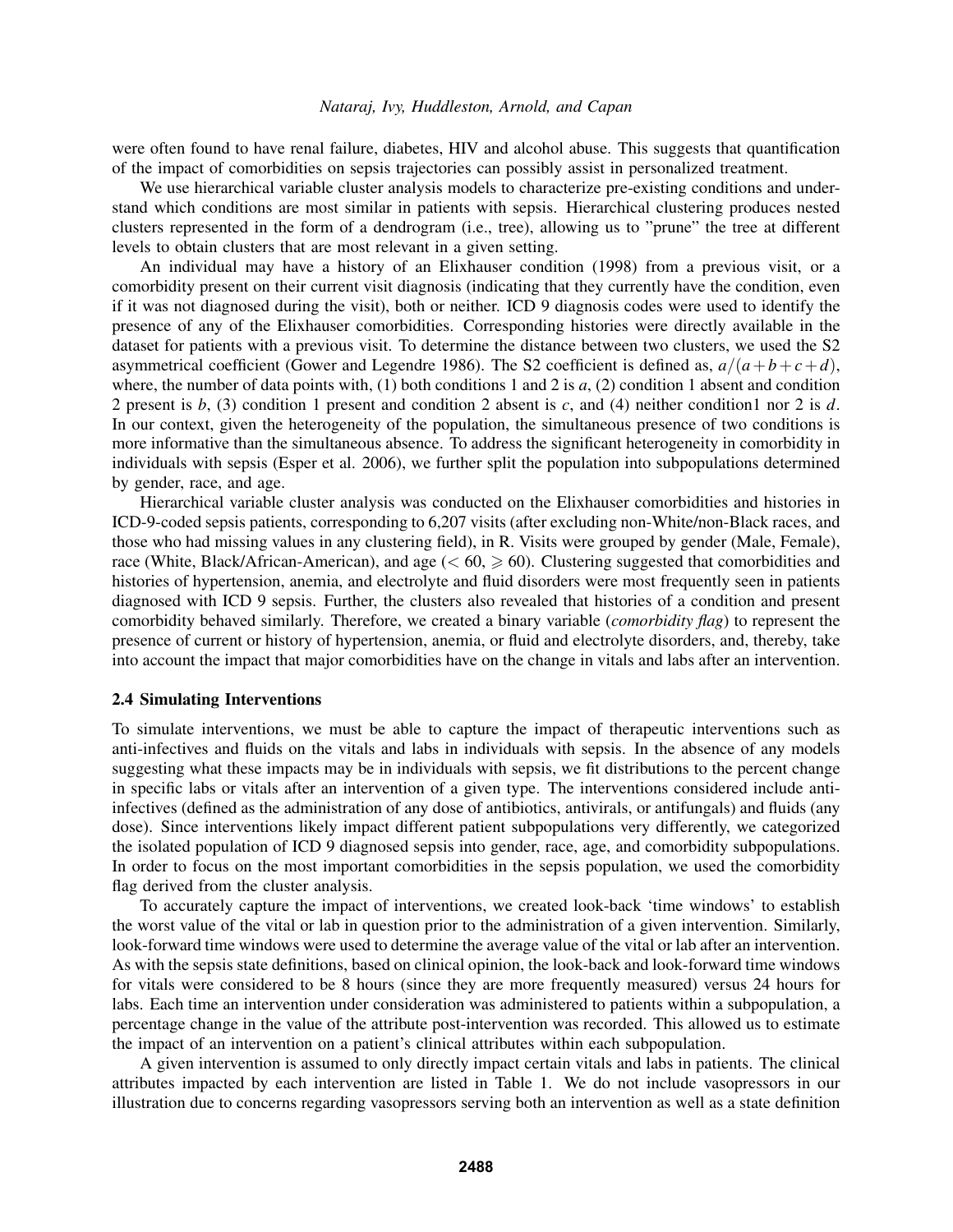### *Nataraj, Ivy, Huddleston, Arnold, and Capan*

| <b>Intervention</b> | <b>Impact Category</b> | <b>Attributes</b>                                               | <b>Effect Type</b> |
|---------------------|------------------------|-----------------------------------------------------------------|--------------------|
|                     |                        |                                                                 |                    |
| Anti-infectives     | Cellular               | Bandemia, C-Reactive Protein, Sed Rate,                         | Direct             |
|                     |                        | Procalcitonin, White Blood Cell count                           |                    |
|                     | Physiological          | Heart Rate (HR), Respiratory Rate, Shock Index,<br>Temperature* | Direct             |
| Fluids              | Physiological          | Heart Rate, Systolic Blood Pressure (SBP)**                     | Direct             |
|                     |                        | MAP (i.e. HR/SBP), SBP Drop                                     | Indirect           |

Table 1: Interventions considered and corresponding effects on cellular and physiological state markers.

Worst value is the maximum; \* Worst value is dependent on mean; \*\* Worst value is the minimum

for septic shock. Additionally, the SEP-1 guidelines recommend vasopressors be administered when fluids alone are insufficient for resuscitation, requiring that the impact of vasopressors be distinguished from those of fluids, which is difficult in the EHR data.

We use the 'worst' value of an attribute prior to an intervention because it suggests that something about the patient's health state prompted the provider to take action. However, the continued use of the worst value after the intervention would be misleading, because it might represent the value of the attribute just after the intervention, before any possible improvement has had time to take effect. If any time window was missing values entirely, those observations were not included in our analysis. Worst values for all vitals and labs, with the exception of temperature, were defined as minimum or maximum values depending on whether abnormality is defined as being less than or greater than the cut-off values listed in any given definition, respectively. Because temperature is considered to be abnormal outside of a range ( $36^{\circ}$ C –  $38^{\circ}$ C), we used the mean to determine whether the maximum or the minimum value was worse for a given set of observations corresponding to a patient. Since a patient is more likely to have a fever as compared to hypothermia, if the mean temperature in the look-back window is  $\geq 36^{\circ}$ C, we defined the worst value to be the maximum temperature; if not, we used the minimum temperature as the worst value.

The files containing the intervention effects for each given subpopulation, intervention, and vital or lab were then used as inputs to a distribution fitting function in Matlab, *AllFitDist*. Limited visits for certain subpopulations and infrequent recording of certain labs in the EHR resulted in some intervention-attribute combinations with a few or no observations. For these instances, we aggregated the subpopulations, starting first by aggregating age-groups, followed by gender, and then race.

The best-fit distribution within *allfitdist* was chosen based on the Bayesian Information Criteria (BIC) value for each fit modeling the distribution of physiological and cellular responses after an intervention, A chi-square goodness of fit test was then performed to determine the quality of fit, since the BIC is only useful when comparing between fits, but cannot be used as an absolute measure of fit appropriateness. For intervention effects with the number of observations greater than 200, we used a stricter  $\alpha$  value of 0.01 for the goodness of fit test. For those between 50 and 200, a less strict  $\alpha$  of 0.05 was used. Finally, for instances where the chi-square goodness-of-fit test failed, or where the number of observations were less than 50, we used the empirical distribution.

### 2.5 Patient Sampling

Given the large size of the EHR data, we limited our study to a randomly-selected 10% sample of the 6,137 unique visits with any ICD 9 diagnosis of sepsis, stratified by gender, race, age and the comorbidity flag. The number of visits without the comorbidity flag represent roughly only 5% of the entire population, underscoring the prevalence and importance of these comorbidities in the septic population. Consequently, some subpopulations such as those representing Black women under the age of 60 with no comorbidities are represented by only a few visits in the sample. The benefit of tracking patients' trajectories by episode is that episodes result in larger sample sizes. For each sampled visit, we retained the patient's entire visit-event information, including static and dynamic clinical attributes, to track their movement along the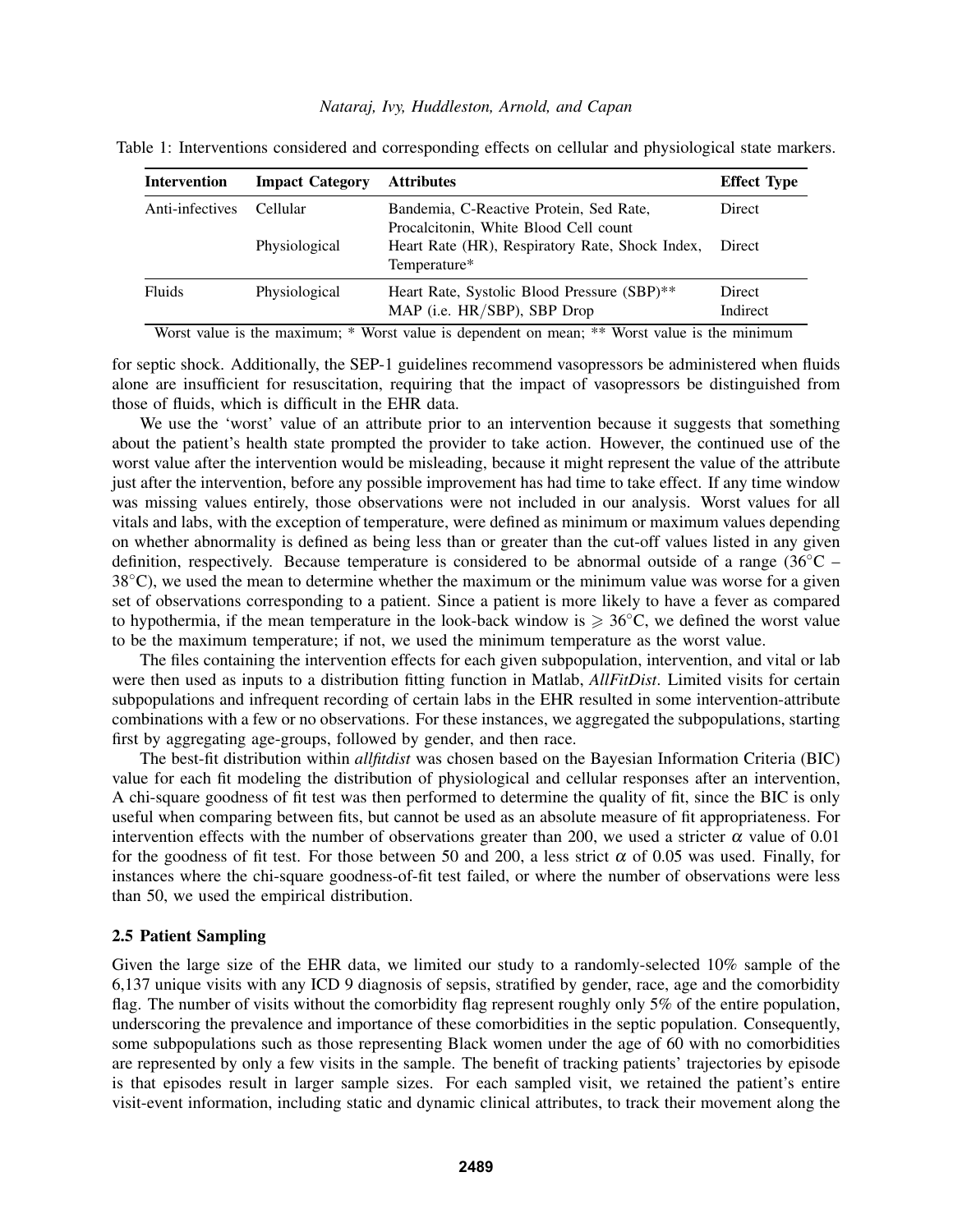sepsis trajectory over time. We note that the sampled patients may be anywhere along the sepsis spectrum depending on their clinical attributes.

### 2.6 Simulation Patient Trajectories

As described previously, the simulation model consists of three primary components, detailed below. The first component tracks a patient's sepsis trajectory over time using clinical attributes available in the sampled EHR dataset. The second simulates the impact of a first intervention of a given type (anti-infective or fluid) using the fitted distributions. The final component determines a patient's new state after an intervention and records statistics. We restrict our attention to the first intervention alone, since subsequent interventions may have cumulative effects on the attributes.

At any given time, the patient's static and dynamic attributes are used to flag whether or not they can be identified on the sepsis trajectory either through one or more considered definitions. Because the EHR data was sparse with a significant amount of missingness, we used the previously-defined look-back windows to identify if any of the past attributes within the window have an abnormal value. Thus, at any given point in time, we can determine whether or not the patient meets the criteria for one of the three following CMS states - sepsis, severe sepsis, or septic shock.

In the discussion that follows, we introduce the assumptions used to operationalize the CMS definition. First, based on expert opinion, we assume that since hypo-perfusion is undefined in the CMS septic shock criteria, it can be defined as an abnormal Systolic Blood Pressure (SBP), MAP (Mean Arterial Pressure, defined in Table 1), or a significant drop in SBP compared to a known baseline. Second, we treat any missing location information (that represents the unit a patient is in, e.g., ICU or Step-down) at the end of a visit as a separate episode. This can occur in the EHR data because lab results can be received even once an individual has been discharged, resulting in a missing location code with lab results that are time-stamped. Third, fluids and assessment events do not have care delivery location information available in the EHR data. However, since these events are time-stamped, we can infer the location information using the previous location carried forward for these events. Finally, we assume that altered mental status can be determined if an individual's Glasgow Coma Score is less than 15.

Figure 3 depicts the three components of the simulation model. We study a patient's trajectory over time until it reaches a trigger state for a given intervention type, defined by the CMS guidelines. For anti-infectives, the trigger state is organ dysfunction or CMS severe sepsis. For fluids, the trigger state is septic shock. For each patient and each episode, we track a patient's initial state trajectory by categorizing them into one of three definition states (CMS sepsis, CMS severe sepsis, CMS septic shock) at every time-stamped point in the data using dynamic attributes from the sampled EHR dataset. Then, for the *first* time in the episode that any of the states that would elicit an intervention are flagged to be true (i.e., the triggering state), we intervene immediately with the corresponding intervention (anti-infectives or fluids). The intervention triggers a randomly generated impact (as percent change) from either the fitted distributions or the empirical CDF, as described previously. We note that the new value of the attribute is subsequently bound in order to make sure that is physiologically possible (e.g., an individual's temperature may not be over 45◦C). Physiological attributes have both lower and upper feasibility limits, while cellular attributes (from lab results) only have lower limits. For vitals, the new value is assumed to apply 8 hours after an intervention, and 24 hours after an intervention for labs. As a reminder, the intervention only impacts the relevant attributes listed in Table 1. Consequently, a new set of vitals and labs are generated, as described below, that can be used to redefine the health state the patient is in, that is then assumed to be retained till the end of an episode (i.e., resulting health state).

Let  $A_0$  represent the value of the attribute (vital or lab),  $A$ , prior to the intervention,  $S$ . Let  $A_{\text{upper}}$ and  $A_{\text{lower}}$  represent any upper and lower bounds for possible values of the attribute. The function  $w(A, t)$ determines the worst value of the attribute *A* within a time-window, *t*. Finally, let *R* represent the random number generated from either the best-fitted or empirical distribution of the percentage change in *A* due to *S*. Then, we have the post-intervention value, *A*1, as determined by Equation 1.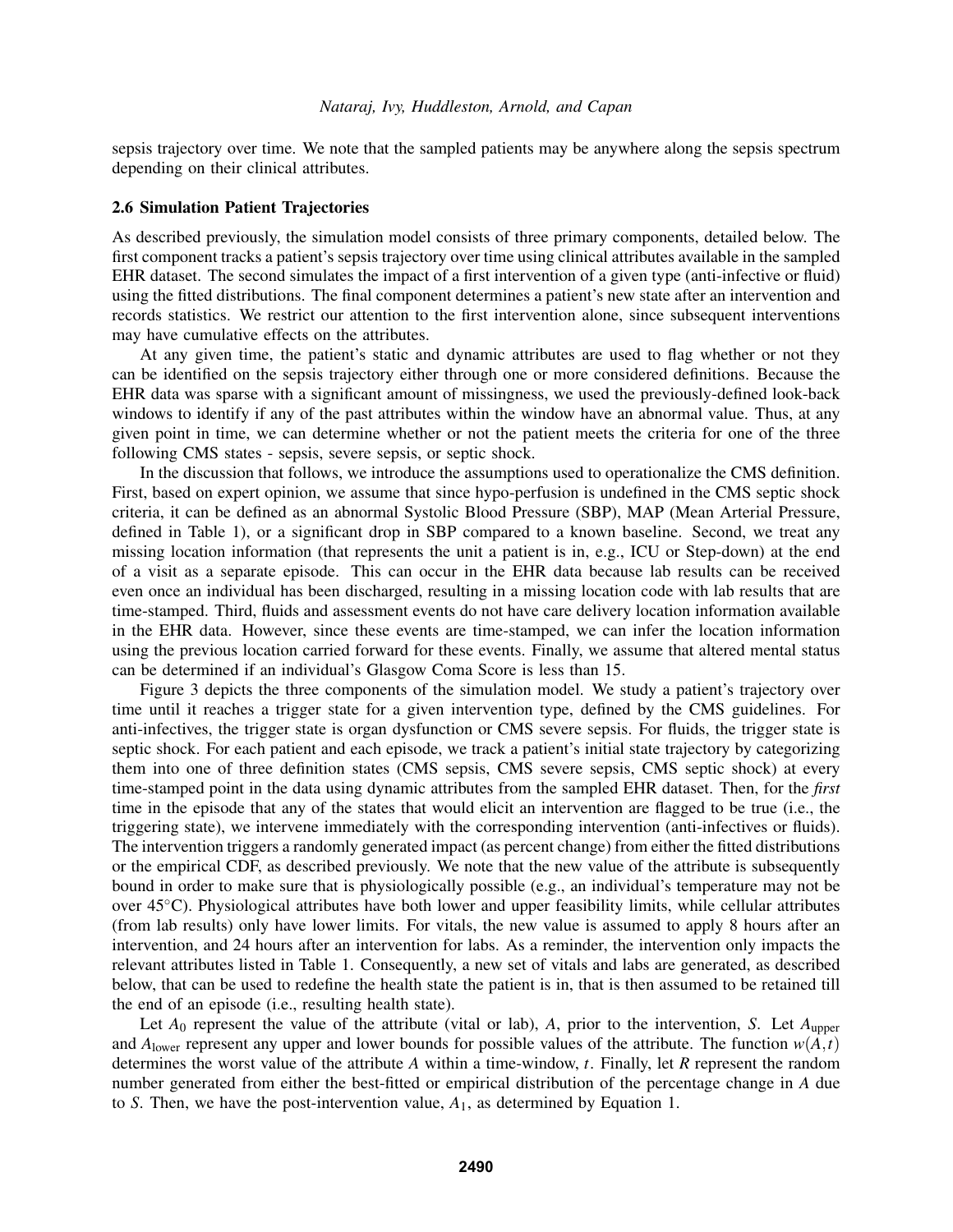

Figure 3: Simulating the impact of interventions on state definitions for a given episode within a visit.

$$
A_1 = \begin{cases} \max\{\min\{(1 - R/100) * w(A, t), A_{\text{upper}}\}, A_{\text{lower}}\}, & \text{if } A \text{ has upper and lower bounds} \\ \max\{(1 - R/100) * w(A, t), A_{\text{lower}}\}, & \text{if } A \text{ only has lower bounds} \end{cases}
$$
(1)

The resulting state can then either show improvement (i.e., the patient is no longer in the state postintervention and the flag indicating the presence of the state has changed from 1 to 0), deterioration (i.e., the patient is now in the state post-intervention and the state flag has changed from 0 to 1), or no change. In circumstances where the patient shows no change, it can be either due to the state still persisting (state flag stays at 1 post-intervention) or because the patient was never in the state to begin with (state flag stays at 0 post-intervention).

### 3 RESULTS

Across the subpopulations, post-aggregation, there were a total of 135 fitted distributions corresponding to the impacts of anti-infectives on physiological responses (39 distributions), cellular responses (64 distributions), and fluids on physiological responses (32 distributions). The most common distribution used was the empirical (58 instances), followed by the t Location-Scale distribution (40 instances). The distribution fits results are not included in this manuscript due to space constraints.

While the simulation framework can be used to look at other metrics, in this study we limit our discussion to an illustration of summary comparisons of state change before and after an intervention. We evaluated the impact of simulated interventions as specified by the CMS guidelines on state change in all patients over 20 replications. The number of replications was restricted due to computational time limits. We studied two simulated interventions - anti-infectives in individuals with severe sepsis and fluids in individuals with septic shock. Table 2 shows the percent of cases with improvements, deterioration, and those with no state change after an anti-infective was administered.

The simulated impact of anti-infectives was designed to directly or indirectly affect cellular and physiological markers of inflammation (Table 1). There were improvements in approximately 1 in 5 episodes of CMS severe sepsis (21%). Every improvement in severe sepsis states was due to the resolution of the underlying sepsis and corresponding inflammatory markers. This is because anti-infectives only impact these inflammatory markers, and have no effect on CMS severe sepsis (i.e., OD) attributes. A few cases of CMS shock were resolved as well (6%), because these definitions required underlying sepsis, whose criteria were affected by anti-infectives. Most frequently, however, the patient tended to stay in the state they were in, as seen in the always-in-state and never-in-state rows in Table 2.

The administration of fluids directly impacted heart rate and systolic blood pressure, while indirectly impacting MAP and the drop in blood pressure (Table 1). Consequently, intervening with fluids can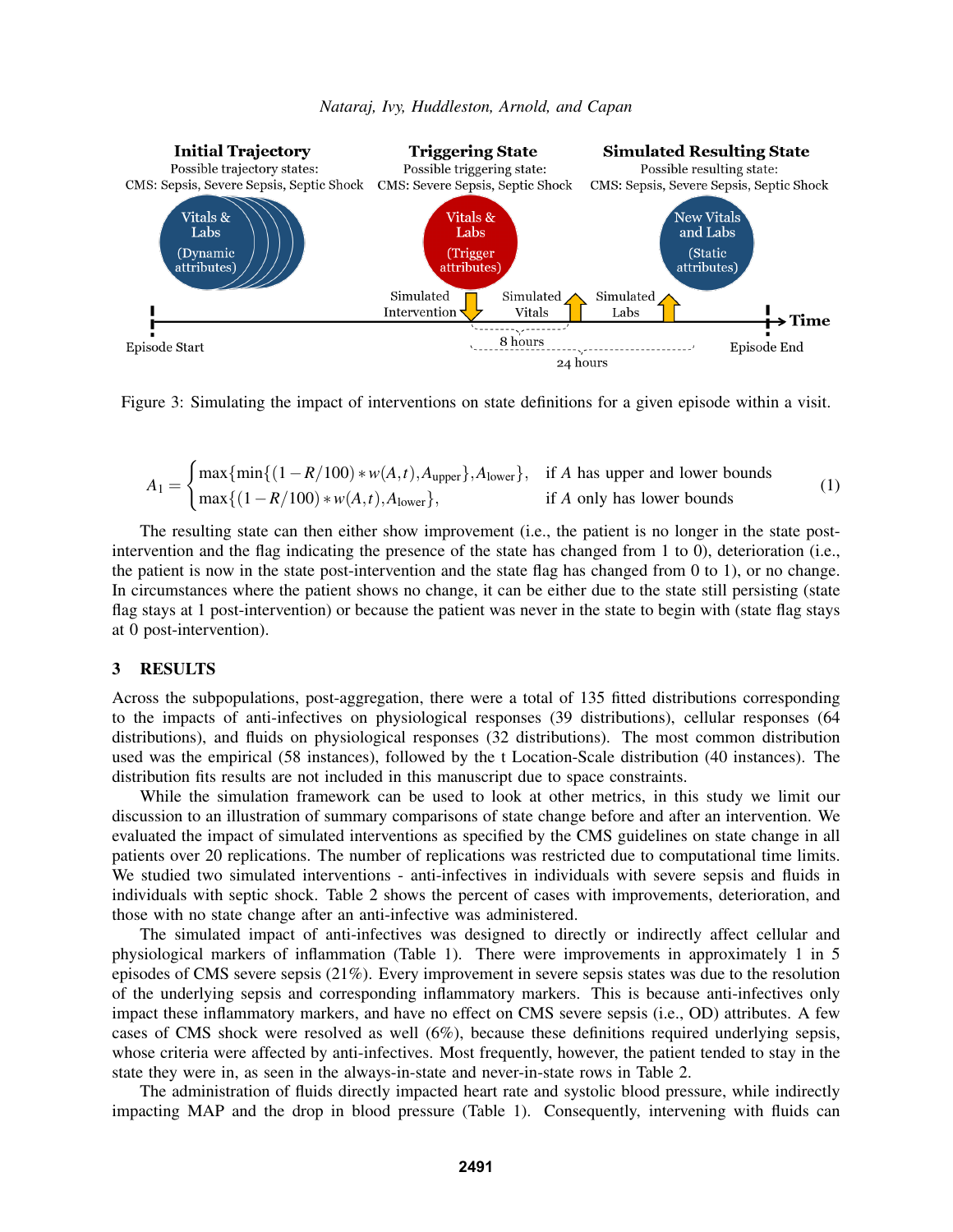### *Nataraj, Ivy, Huddleston, Arnold, and Capan*

| <b>Intervention</b> | <b>Triggering State</b>            | <b>State Change</b>                                                                          | <b>Sepsis</b><br>$\bar{N}$ (SD), %                               | <b>Severe Sepsis</b><br>$\bar{N}$ (SD), %                              | <b>Septic Shock</b><br>$\bar{N}$ (SD), %                              |
|---------------------|------------------------------------|----------------------------------------------------------------------------------------------|------------------------------------------------------------------|------------------------------------------------------------------------|-----------------------------------------------------------------------|
| Anti-infectives     | CMS Severe Sepsis<br>$(N = 1,253)$ | Improved $(1-0)$<br>Always in state $(1-1)$<br>Never in state $(0-0)$<br>Deteriorate $(0-1)$ | 269 (15.3), 21%<br>984 (15.3), 79%<br>$0(0), 0\%$<br>$0(0), 0\%$ | 269 (15.3), 21\%<br>984 (15.3), 79%<br>$0(0), 0\%$<br>$0(0), 0\%$      | 78 (7.8), 6%<br>300 $(7.8)$ , 24%<br>$875(0)$ , $70\%$<br>$0(0), 0\%$ |
| Fluids              | CMS Shock<br>$(N = 620)$           | Improved $(1-0)$<br>Always in state $(1-1)$<br>Never in state $(0-0)$<br>Deteriorate $(0-1)$ | $60(6.7), 10\%$<br>560 (6.7), 90%<br>$0(0), 0\%$<br>$0(0), 0\%$  | 170 $(6.5)$ , 27\%<br>450 $(6.5)$ , 73\%<br>$0(0), 0\%$<br>$0(0), 0\%$ | $246(7.7), 40\%$<br>374 $(7.7)$ , 60%<br>$0(0), 0\%$<br>$0(0), 0\%$   |

Table 2: Mean post-intervention state changes  $(N)$  across 20 replications (State absence: 0, presence: 1).

potentially impact all states along the sepsis spectrum. Intervening with fluids had the largest positive effect across all interventions and states on septic shock (40% of episodes saw an improvement). The next highest improvement came with fluids on severe sepsis episodes (27% improvement). Finally, a few cases of sepsis were also resolved with fluids (10%). This improvement is much smaller since the only impact of fluids relevant to sepsis inflammatory markers is on heart rate. Our results suggest that fluids are more effective than anti-infectives in improving a patient's trajectory.

While the model allows for a patient to improve or deteriorate in response to an intervention, we note that in our illustration with the CMS definition, a patient does not deteriorate after any intervention (i.e., change from an absence of the state  $(0)$  to presence  $(1)$ ). This is because the CMS definition requires sepsis in order to progress to severe sepsis, and severe sepsis to progress to septic shock. Therefore, according to the CMS guidelines, the administration of an anti-infective is triggered by severe sepsis and the patient must, by definition, have already had sepsis. A similar argument applies when intervening at septic shock with fluids. However, the model supports the possible negative impacts of interventions, since the fitted distributions come from the data directly. This may be possible in other definitions that may allow a patient to transition to worse states directly without requiring them to have been observed in the preceding state.

### 4 DISCUSSION

The recent spotlight on sepsis and the controversies surrounding the different definitions highlight the need for a better understanding and improved definition of the sepsis spectrum. We developed a simulation-based framework to study the evolution of the disease and determine the impact of sepsis clinical definitions and guidelines on outcomes in patients with sepsis using EHR data. We illustrated the use of this comprehensive framework, consisting of cluster analyses, distribution fitting and DES components, using the CMS definition of sepsis, under the CMS guidelines for intervention. Our flexible framework is designed to test other definitions and guidelines. It will enable both the improved identification of patients with sepsis and personalization of guidelines based on patient demographic and comorbidity-related features. It also offers the flexibility to support the comparison and quantification of the impact of multiple clinical definitions on the timely identification of sepsis states.

This framework facilitates a better understanding of both the recommended guidelines, as well as the definitions used to identify sepsis patients and their trajectories. The results from our illustration indicate that fluids are more effective than anti-infectives in improving a patient's progression along the sepsis trajectory. This may possibly be because even though anti-infectives are targeted at resolving the underlying infection, fluids are more important clinically from a resuscitation perspective. Our results also highlighted a common critique and major limitation of using the CMS definition – these criteria require underlying sepsis and severe sepsis in order to progress to severe sepsis and septic shock respectively, unlike some newer definitions (Singer et al. 2016). This can lead to missing patients who have clear signs of the onset of organ dysfunction and infection simply because the nonspecific SIRS criteria were not met, resulting in delayed or missed treatment. Conversely, this definition also has the potential to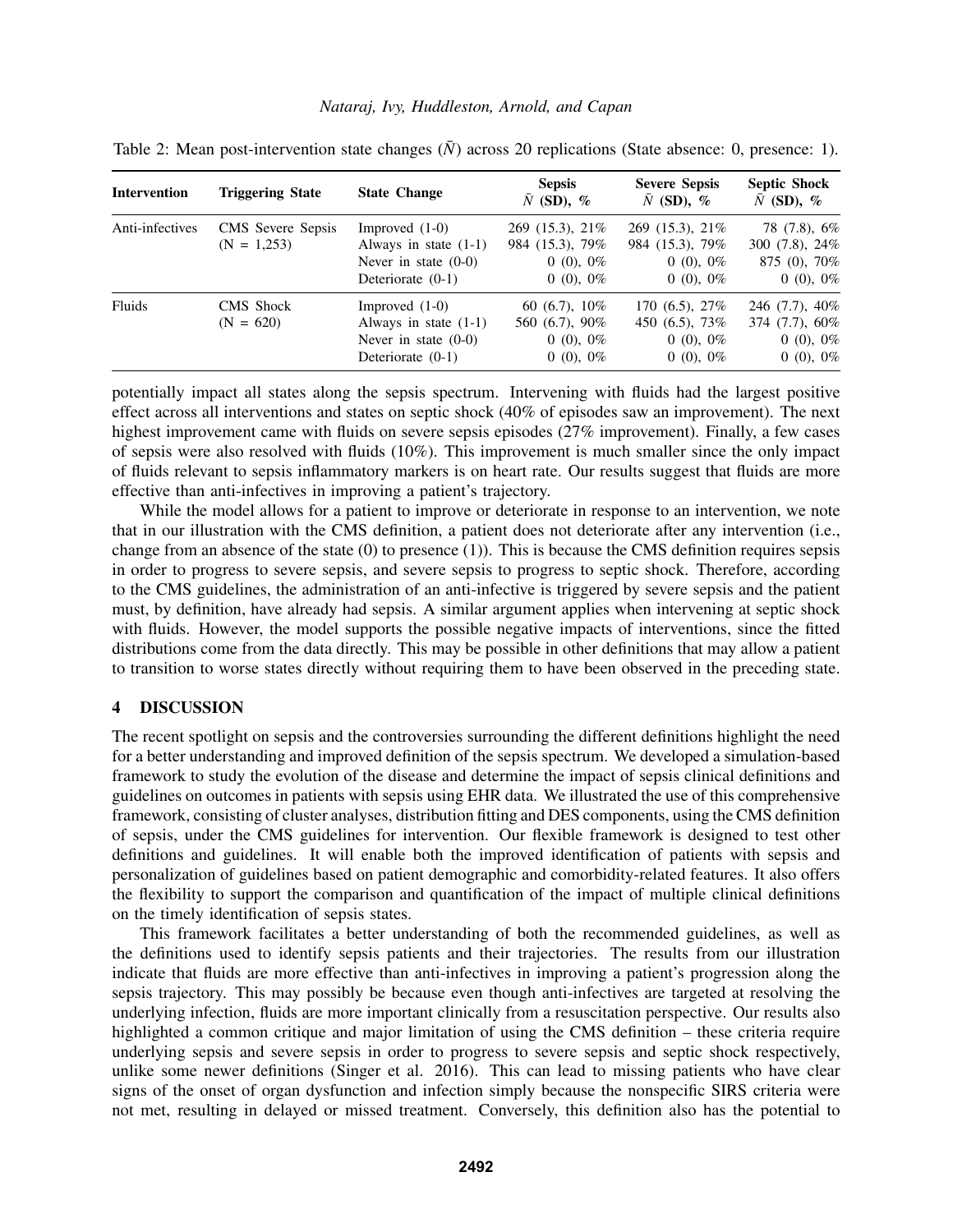mis-classify patients who meet the SIRS criteria who are not septic, causing the potential over-treatment of some patients.

The complex nature of sepsis and the difficulty associated with operationalizing EHR data for sepsis identification results in some limitations of the model. The high specificity but poor sensitivity of ICDdiagnosed sepsis might result in our results being biased toward those with a more severe or easily-diagnosable manifestation of sepsis (Jolley et al. 2015). The present study uses a relatively small sample and may not represent the entire patient population of interest. Finally, the granularity of the sub-populations studied resulted in a smaller number of observations for distribution-fitting and modeling for some groups. The former can be partially addressed by carrying out more replications, while the latter can be addressed by drawing a larger sample size and using additional EHR data.

This simulation framework establishes a structure for assessing the effect of sepsis definitions and intervention guidelines on patients' biological responses. Areas for future work include extending the model to differentiate between patients who have received anti-infectives or fluids prior to the CMS trigger from those who receive these interventions after the CMS trigger. In addition, the model could be extended to incorporate multiple interventions taken simultaneously. Next steps also involve identifying additional performance metrics such as length of stay and studying the changes in state after an intervention by comorbidity-based and demographic subpopulations.

### ACKNOWLEDGEMENT

This work was funded by National Science Foundation Smart & Connected Health Awards #1522106, #1522107, and #1522072. We thank the S.E.P.S.I.S Collaborative for their valuable input and contributions.

#### REFERENCES

- Amland, R. C., and K. E. Hahn-Cover. 2016, 3. "Clinical Decision Support for Early Recognition of Sepsis". *American Journal of Medical Quality* 31(2):103–110.
- Beck, M. K., A. B. Jensen, A. B. Nielsen, A. Perner, P. L. Moseley, and S. Brunak. 2016, 11. "Diagnosis Trajectories of Prior Multi-Morbidity Predict Sepsis Mortality". *Scientific Reports* 6(1):36624.
- Cohen, J., J. L. Vincent, N. K. Adhikari, F. R. Machado, D. C. Angus, T. Calandra, K. Jaton, S. Giulieri, J. Delaloye, S. Opal, K. Tracey, T. van der Poll, and E. Pelfrene. 2015. "Sepsis: A Roadmap for Future Research". *The Lancet Infectious Diseases* 15(5):581–614.
- Czura, C. 2011. "Merinoff Symposium 2010: Sepsis Speaking with One Voice". *Molecular Medicine* 17(1-  $2)$ :  $2-3$ .
- Elixhauser, A., C. Steiner, D. R. Harris, and R. M. Coffey. 1998, 1. "Comorbidity Measures for Use with Administrative Data.". *Medical care* 36(1):8–27.
- Esper, A. M., M. Moss, C. A. Lewis, R. Nisbet, D. M. Mannino, and G. S. Martin. 2006, 10. "The Role of Infection and Comorbidity: Factors That Influence Disparities in Sepsis". *Critical Care Medicine* 34(10):2576–2582.
- Faust, J. S., and S. D. Weingart. 2017, 2. "The Past, Present, and Future of the Centers for Medicare and Medicaid Services Quality Measure SEP-1: The Early Management Bundle for Severe Sepsis/Septic Shock". *Emergency Medicine Clinics of North America* 35(1):219–231.
- Gower, J. C., and P. Legendre. 1986, 3. "Metric and Euclidean Properties of Dissimilarity Coefficients". *Journal of Classification* 3(1):5–48.
- Iskander, K. N., M. F. Osuchowski, D. J. Stearns-Kurosawa, S. Kurosawa, D. Stepien, C. Valentine, and D. G. Remick. 2013, 7. "Sepsis: Multiple Abnormalities, Heterogeneous Responses, and Evolving Understanding". *Physiological Reviews* 93(3):1247–1288.
- Jolley, R. J., K. J. Sawka, D. W. Yergens, H. Quan, N. Jetté, and C. J. Doig. 2015. "Validity of Administrative Data in Recording Sepsis: A Systematic Review". *Critical Care* 19(1):139.